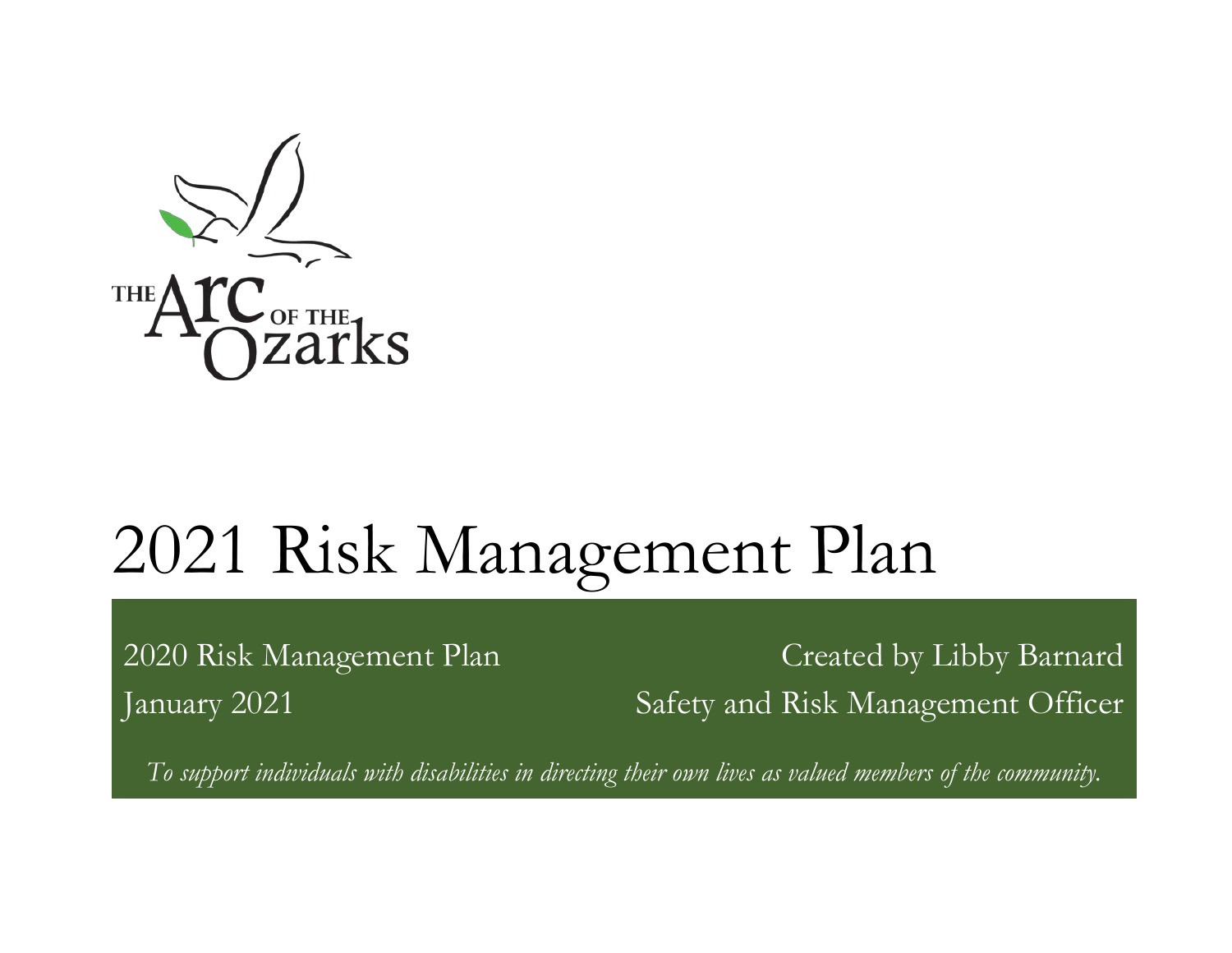

| Type                                            | <b>Risk</b>                                                                                                                                    | Likelihood<br>(H, M, L) | Impact<br>(H, M, L) | <b>Mitigation Strategy</b>                                                                                                                   | <b>Contingency Plan</b>                                                                                                                                                      |
|-------------------------------------------------|------------------------------------------------------------------------------------------------------------------------------------------------|-------------------------|---------------------|----------------------------------------------------------------------------------------------------------------------------------------------|------------------------------------------------------------------------------------------------------------------------------------------------------------------------------|
| 1. Workforce<br><b>Issue</b>                    | Not enough employees to provide<br>authorized services                                                                                         |                         |                     | Improve recruitment, retention,<br>training, communication                                                                                   | Enforce maximum consecutive<br>hours/days worked                                                                                                                             |
|                                                 | Some employees are overworked,<br>burnt out, make mistakes because<br>they are tired<br>Increase in EEOC claims                                | High                    | High                | Provide training to supervisory<br>staff to avoid discrimination                                                                             | Determine threshold for<br>accepting new service referrals<br>when short-staffed                                                                                             |
| Services<br>2.                                  | Individuals with challenging<br>behaviors increase risk of<br>negative publicity – with the<br>public and in recruiting<br>employees/landlords | High                    | High                | Improve training for staff who<br>work with individuals with<br>challenging behaviors to<br>prevent negative impact on<br>community          | Train staff what to say to public<br>when they are in the moment<br>Determine threshold for when<br>to discontinue services                                                  |
| 3.<br>Workers<br>Comp and<br>Property<br>Damage | The frequency and severity of<br>employee injuries and property<br>damage is too high                                                          | High                    | High                | Increase training and protective<br>equipment for staff working<br>with individuals with<br>challenging behaviors                            | Have gurus, behavior<br>consultants and program sups<br>talk to employees involved in<br>injuries and property damage to<br>discuss better ways to<br>de-escalate situations |
| 4. Audits                                       | Not following regulations puts<br>funding at risk                                                                                              | High                    | High                | Develop system to cost<br>effectively conduct audits,<br>follow up on audits of services,<br>billing, employee requirements,<br>rights, etc. | Conduct a small sample of<br>records to audit to identify<br>areas of concern                                                                                                |
| 5.<br>Funding                                   | Impact quality of services and<br>ability to provide all services                                                                              | High                    | High                | Work with legislators to<br>educate them on the need for<br>continued funding                                                                | Increase efficiency by<br>monitoring current spending<br>practices, monitoring accounts<br>receivable, and maintaining<br>financial reserves                                 |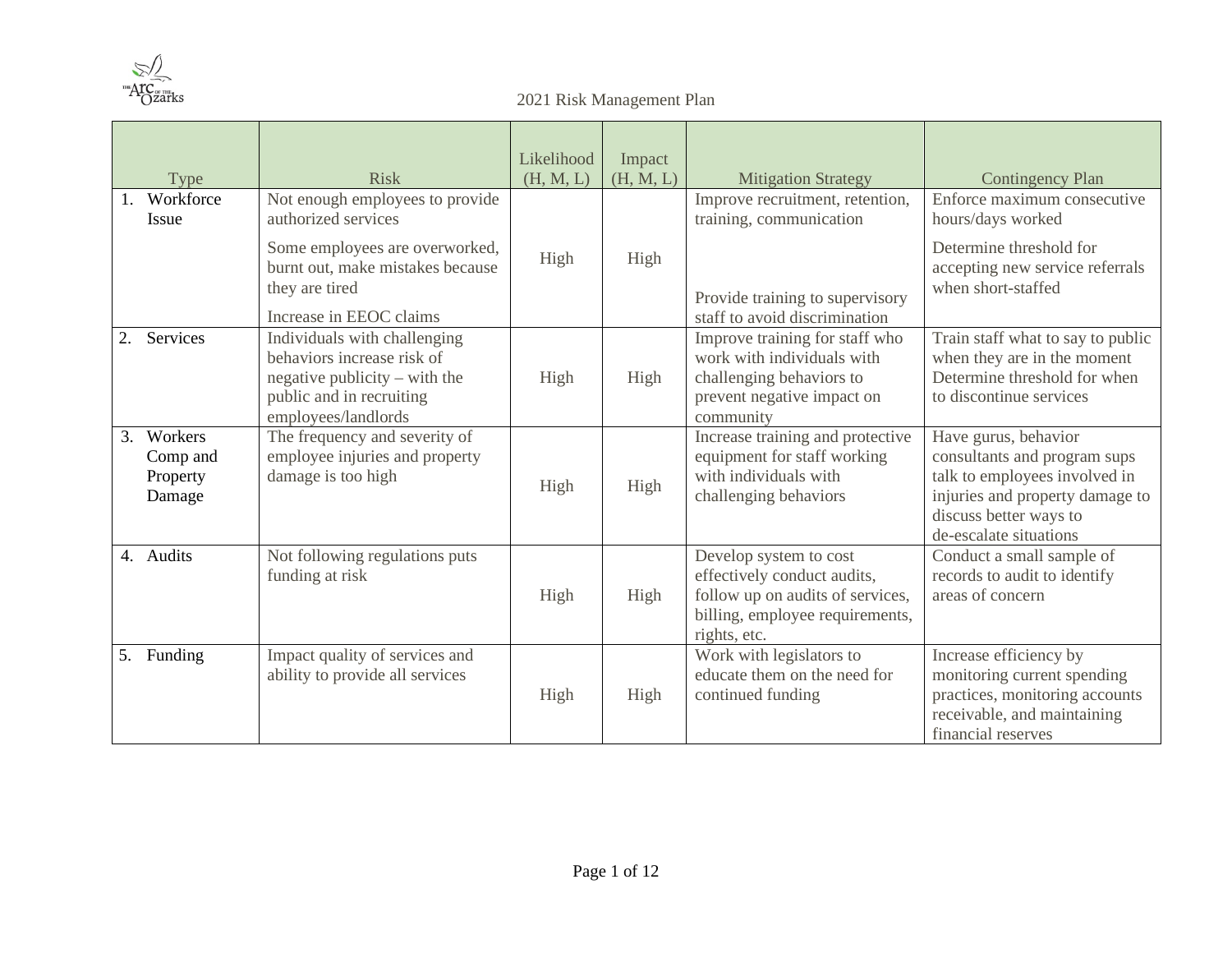

| Type                               | <b>Risk</b>                                                                                          | Likelihood<br>(H, M, L) | Impact<br>(H, M, L) | <b>Mitigation Strategy</b>                                                                                | <b>Contingency Plan</b>                                                              |
|------------------------------------|------------------------------------------------------------------------------------------------------|-------------------------|---------------------|-----------------------------------------------------------------------------------------------------------|--------------------------------------------------------------------------------------|
| Insurance<br>6.                    | Costs, including premiums,<br>continue to rise, plus we have a<br>somewhat unhealthy workforce       | High                    | Medium              | Rebid policies as needed<br><b>Wellness Program</b>                                                       | Plan for budget increase<br>Decrease benefit, increase<br>percentage employee pays   |
| 7. Facility<br>Security            | Risk of property damage/injury<br>due to poor facility security                                      | Low                     | High                | Remodel entryways of office<br>buildings                                                                  | Train staff on safety practices<br>and procedures                                    |
| <b>Cyber Security</b><br>8.        | Risk of breach due to poor cyber<br>security                                                         | Medium                  | Medium              | Improve security measures                                                                                 | Maintain current practices                                                           |
| Organizational<br>9.<br>Resiliency | Risk of staff unfamiliar with<br>disaster procedures                                                 | Low                     | Medium              | Continue training all staff in<br>office buildings, group homes<br>and ISLs for variety of<br>emergencies | Maintain current practices,<br>drills, etc.                                          |
| 10. Business<br>Continuity         | How to conduct business if<br>Pythian Office was not available<br>(tornado), Norton lost power, etc. | Low                     | Medium              | Investigate alternatives while<br>maintaining current plan                                                | Employees work from home,<br>Schedule specific maintenance<br>men to cover each area |
|                                    |                                                                                                      |                         |                     |                                                                                                           |                                                                                      |
|                                    |                                                                                                      |                         |                     |                                                                                                           |                                                                                      |
|                                    |                                                                                                      |                         |                     |                                                                                                           |                                                                                      |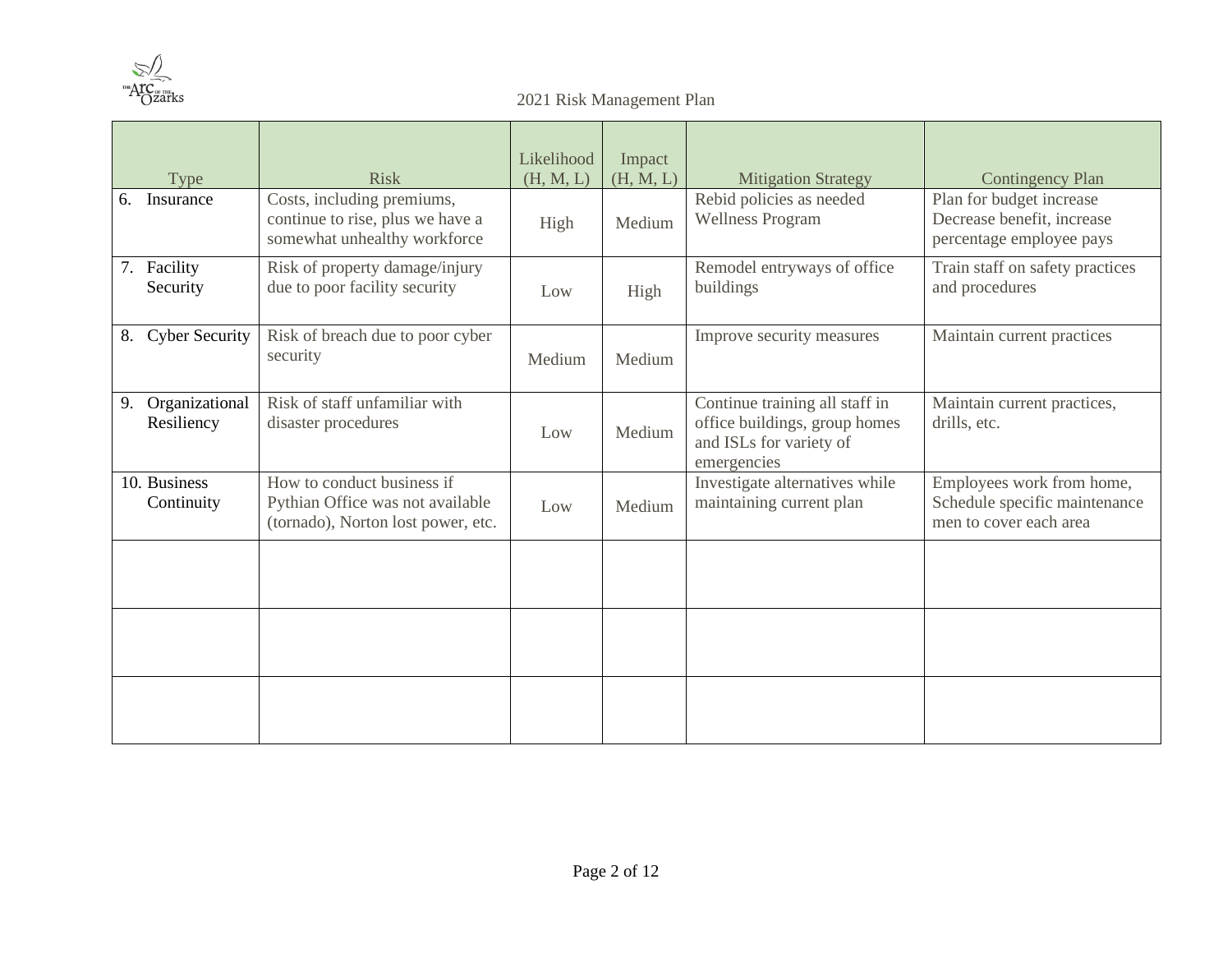

| Action Plan Item #1                           | <b>Workforce Issues</b>                                                                                                                                                                                                                                                                                                                  |                    |                    |
|-----------------------------------------------|------------------------------------------------------------------------------------------------------------------------------------------------------------------------------------------------------------------------------------------------------------------------------------------------------------------------------------------|--------------------|--------------------|
| <b>Risk</b>                                   | Not enough employees to provide authorized services<br>Increase in EEOC claims                                                                                                                                                                                                                                                           |                    |                    |
| Summary<br>(recommended<br>response & impact) | Employees are often overworked, burn out, make mistakes because they are tired, etc.<br>Not all authorized services are provided                                                                                                                                                                                                         |                    |                    |
| <b>Proposed Actions</b>                       |                                                                                                                                                                                                                                                                                                                                          | Person Responsible | <b>Target Date</b> |
| a.<br>b.                                      | Investigate options to improve recruitment methods, interview practices, compensation packages and<br>program specific interview questions to get the right people hired.<br>Provide ongoing training to new management staff and supervisors on Title 7, HR best practices, etc. to<br>reduce likelihood of EEOC claims against the Arc | Marybeth           | Ongoing            |
| Improve retention by 2%<br>$c_{\cdot}$        |                                                                                                                                                                                                                                                                                                                                          | <b>Directors</b>   | <b>July 2021</b>   |
| d.<br>e.<br>g.                                | Improve communication using all staff email, mandatory staff meetings with set agenda, Glip, etc.<br>Continue to use home page of ADP for company announcements, policies, benefits, etc.<br>Enforce maximum consecutive hours/days worked<br>Determine threshold for accepting new service referrals when short staffed                 | <b>Directors</b>   | Ongoing            |
| Respond to COVID-19 Pandemic<br>h.            |                                                                                                                                                                                                                                                                                                                                          | <b>Mike Powers</b> | Ongoing            |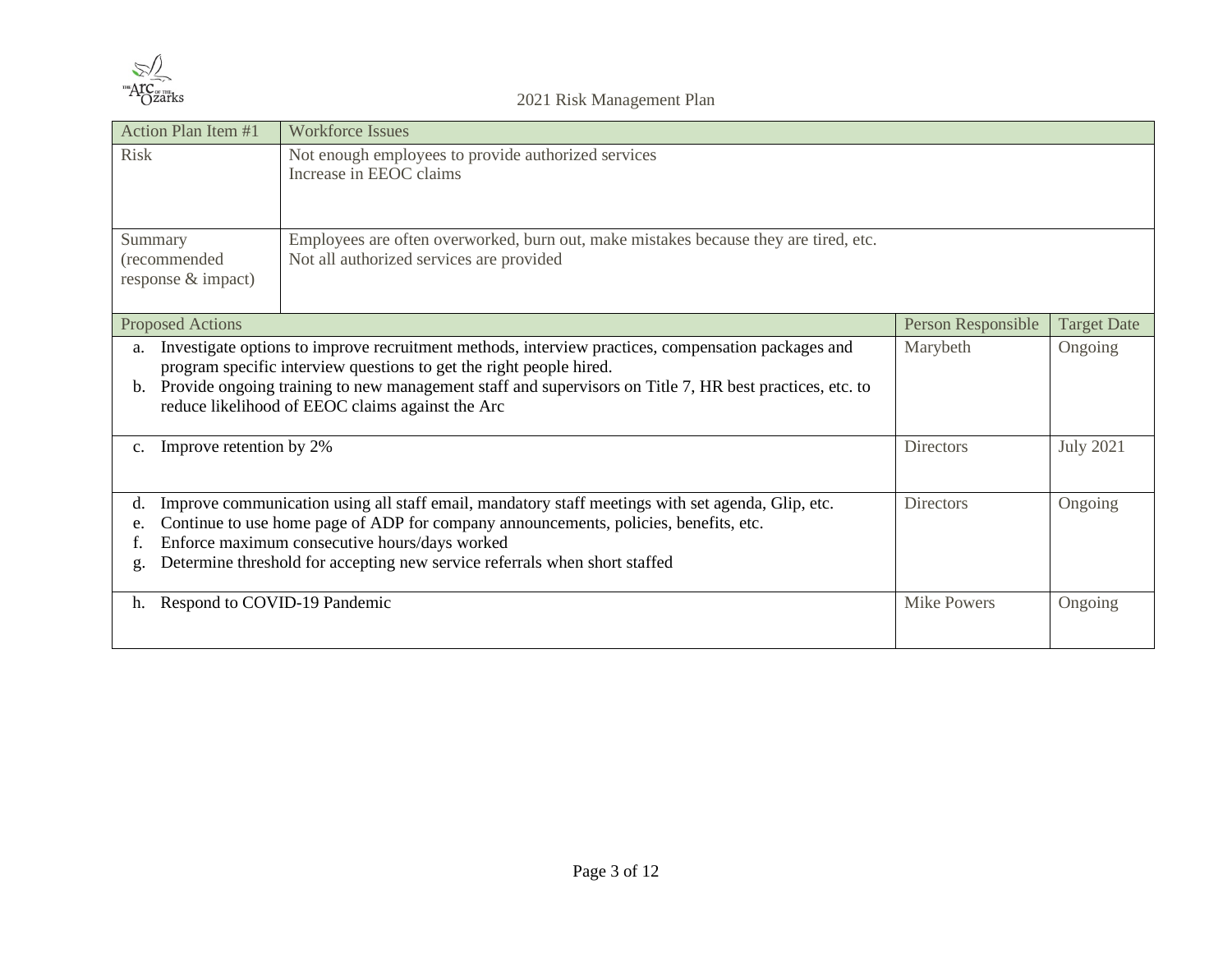

| <b>Action Plan Item #2</b>                                                                                                                                                                                                                                                                              | Services                                                                                                                                    |                  |         |  |
|---------------------------------------------------------------------------------------------------------------------------------------------------------------------------------------------------------------------------------------------------------------------------------------------------------|---------------------------------------------------------------------------------------------------------------------------------------------|------------------|---------|--|
| <b>Risk</b>                                                                                                                                                                                                                                                                                             | Individuals with challenging behaviors increase risk of negative publicity – with general public and landlords, and recruiting<br>employees |                  |         |  |
| Improve training for staff who work with individuals with challenging behaviors to prevent the situations that have a<br>Summary<br>(recommended<br>negative impact on community<br>Review admission criteria for what support needs we are able to meet in our various locations<br>response & impact) |                                                                                                                                             |                  |         |  |
| <b>Proposed Actions</b>                                                                                                                                                                                                                                                                                 | <b>Responsible Person</b><br><b>Target Date</b>                                                                                             |                  |         |  |
| Utilize the Critical Incident Review Committee to review all critical incidents, complete debriefings with<br>a.<br>staff, and provide additional training                                                                                                                                              | Tiara, Alisa, Clay,<br>ABA, Behavior<br>Consultants                                                                                         | Ongoing          |         |  |
| Meet with local police/sheriff departments to educate them on our services and clientele<br>Tim, Alisa, Clay<br>Ongoing<br>b.<br>Meet with local landlords and realtors to educate them on our services/clientele to broaden our choice of<br>rental property                                           |                                                                                                                                             |                  |         |  |
| d.<br>approval                                                                                                                                                                                                                                                                                          | In take will use a rigorous review of all intakes; all referrals will be sent to Vice Presidents for final                                  | Alisa, Clay, Tim | Ongoing |  |
| e.<br>able to support                                                                                                                                                                                                                                                                                   | Continue to work with DMH throughout the process of termination of services for individuals we are not                                      |                  |         |  |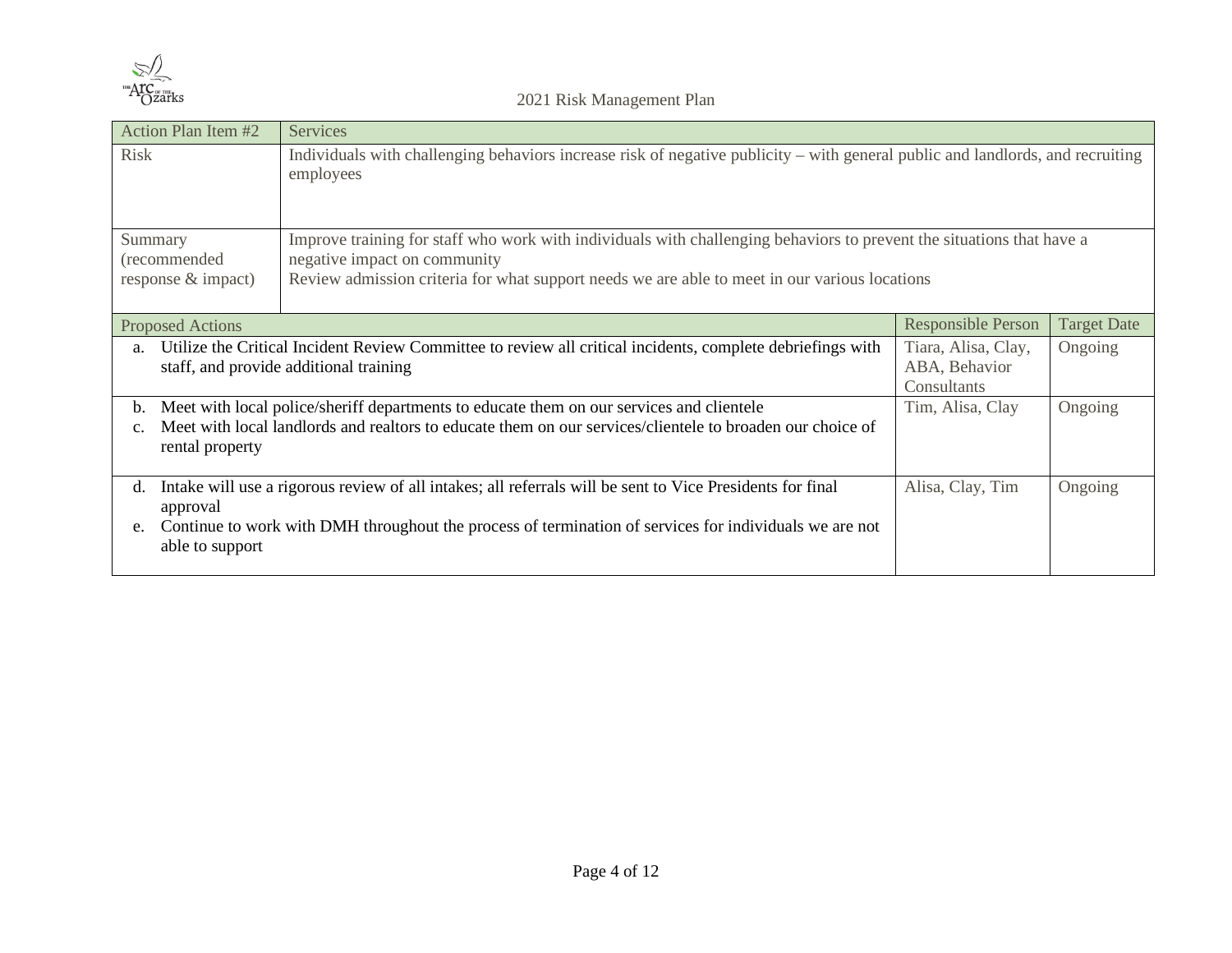

| Action Plan Item #3                           | <b>Workers Comp/Property Damage</b>                                                                                                                                                                                                                                                                                                                                                                                                            |                            |                    |
|-----------------------------------------------|------------------------------------------------------------------------------------------------------------------------------------------------------------------------------------------------------------------------------------------------------------------------------------------------------------------------------------------------------------------------------------------------------------------------------------------------|----------------------------|--------------------|
| <b>Risk</b>                                   | The frequency and severity of employee injuries and property damage is too high                                                                                                                                                                                                                                                                                                                                                                |                            |                    |
| Summary<br>(recommended<br>response & impact) | Increase training and use of equipment for staff working with individuals with challenging behaviors and individuals who<br>have mobility issues                                                                                                                                                                                                                                                                                               |                            |                    |
| <b>Proposed Actions</b>                       |                                                                                                                                                                                                                                                                                                                                                                                                                                                | Responsible Person         | <b>Target Date</b> |
| a.<br>b.<br>d.                                | Identify causes of injuries to address better prevention<br>Meet with Missouri Employers Mutual loss control consultant to discuss new strategies<br>Health and Safety Committee will revise the Safety Incentive Program for the 2020-2021 policy year<br>Reduce Workers Comp Experience Mod from 1.09 to 1.00                                                                                                                                | Libby                      | Ongoing            |
| e.<br>f.<br>g.<br>$h_{\cdot}$                 | Investigate more options for protective equipment to reduce amount of physical intervention for<br>individuals with aggressive behaviors<br>Create policy/procedure for cleaning and maintaining equipment<br>Investigate more options for equipment and technology to reduce amount of physical intervention and<br>assistance for individuals who need assistance with mobility, transfers, etc.<br>Utilize Behavioral Consultants as needed | Libby, Tim, Alisa,<br>Clay | Ongoing            |
| i.                                            | Directors will complete a Plan of Action when they do not meet their safety goal                                                                                                                                                                                                                                                                                                                                                               | Libby                      | Ongoing            |
| k.                                            | Increased length of Mandt training by an additional 4 hours<br>Investigate options for crisis intervention training at Rivendale – PCM training program chosen                                                                                                                                                                                                                                                                                 | Frank                      | <b>July 2021</b>   |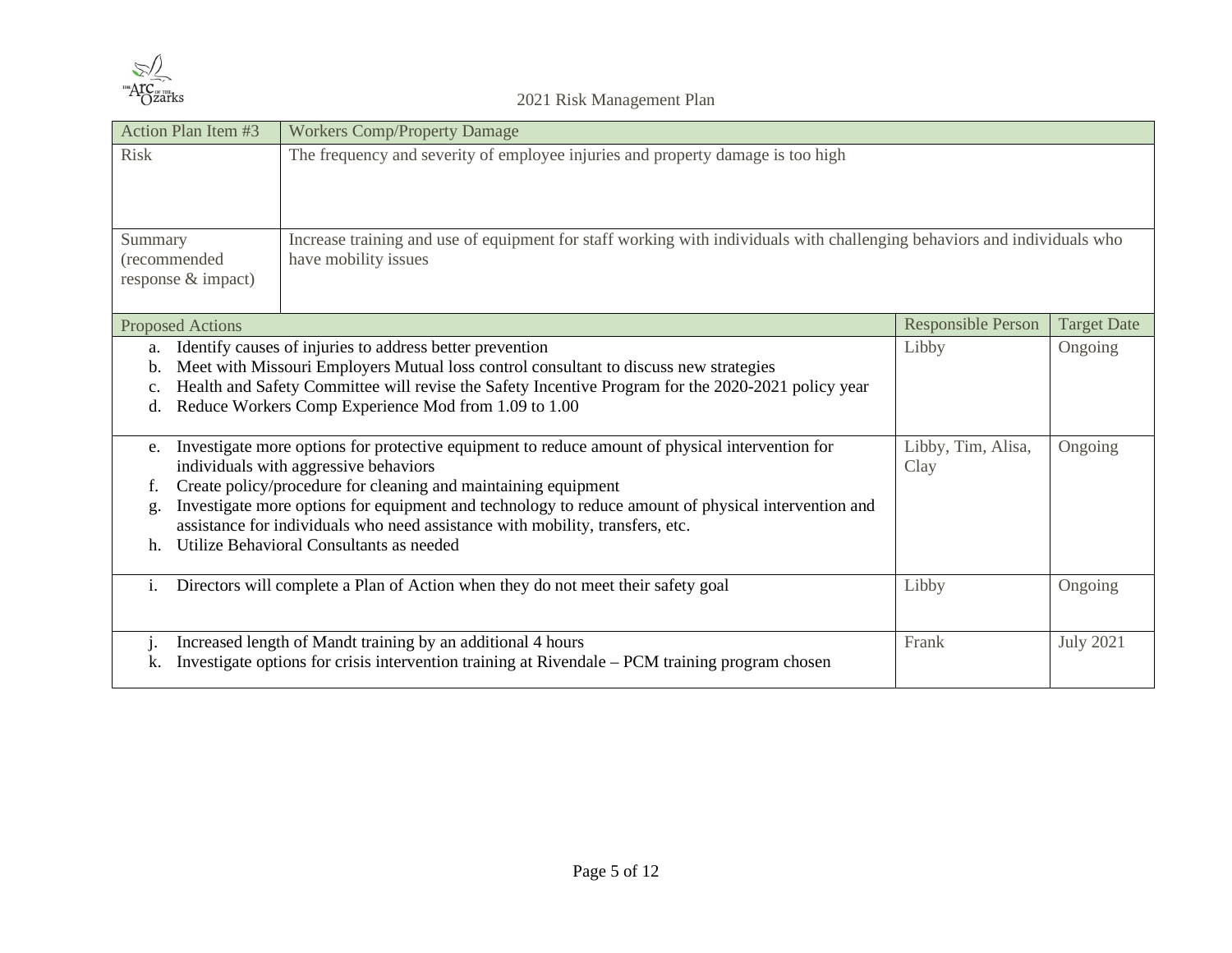

| Action Plan Item #4                           | Audits                                                                                                |                           |                    |
|-----------------------------------------------|-------------------------------------------------------------------------------------------------------|---------------------------|--------------------|
| <b>Risk</b>                                   | DMH and CMS regulations not followed consistently due to frequent changes and interpretations         |                           |                    |
| Summary<br>(recommended<br>response & impact) | Not following regulations puts funding at risk                                                        |                           |                    |
| <b>Proposed Actions</b>                       |                                                                                                       | <b>Responsible Person</b> | <b>Target Date</b> |
| a.                                            | Follow up on internal audits and address trends                                                       | Tiara                     | Ongoing            |
| b.                                            | Educate our staff and stakeholders on contractual requirements as changes occur                       | John                      | Ongoing            |
| $\mathbf{c}$ .                                | Investigate electronic financial modules available                                                    | Tiara, John               | December<br>2020   |
| d.<br>retrain, if needed                      | Continue to conduct routine audits to ensure proper documentation, address trends by departments, and | Tiara                     | Ongoing            |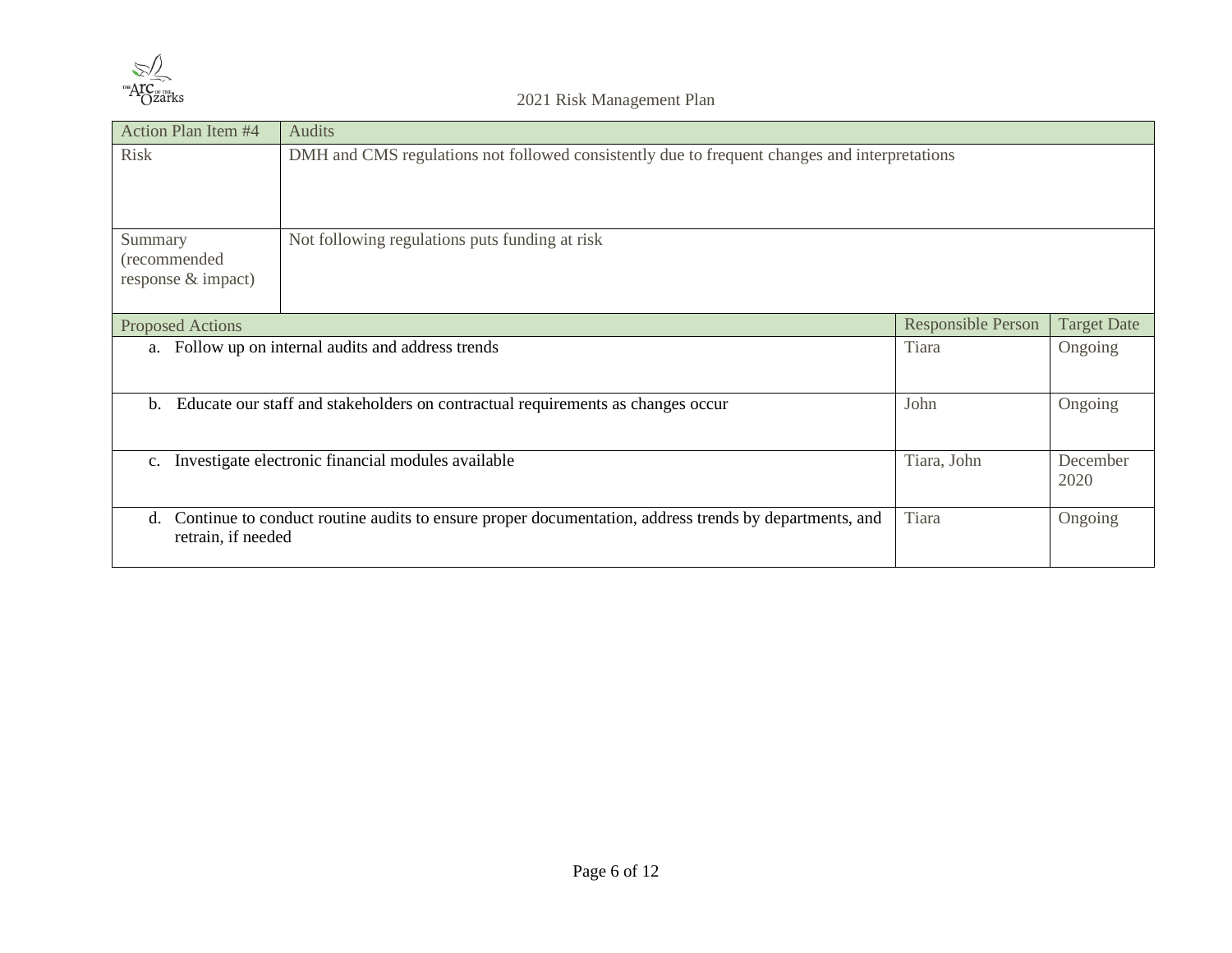

| Action Plan Item #5                                                                                                                                                                                                                                                                                                    |  | Funding                                                                                                                                                                                                         |                           |                    |
|------------------------------------------------------------------------------------------------------------------------------------------------------------------------------------------------------------------------------------------------------------------------------------------------------------------------|--|-----------------------------------------------------------------------------------------------------------------------------------------------------------------------------------------------------------------|---------------------------|--------------------|
| <b>Risk</b>                                                                                                                                                                                                                                                                                                            |  | Impact quality of services and ability to provide all services                                                                                                                                                  |                           |                    |
| Summary<br>(recommended<br>response & impact)                                                                                                                                                                                                                                                                          |  | Need to maintain revenue to provide a wide range of quality services                                                                                                                                            |                           |                    |
| <b>Proposed Actions</b>                                                                                                                                                                                                                                                                                                |  |                                                                                                                                                                                                                 | Responsible Person        | <b>Target Date</b> |
| a.                                                                                                                                                                                                                                                                                                                     |  | Continue to meet with and educate legislators/MARF to reduce budget cuts                                                                                                                                        | Mike, Tim, John,<br>Karen | Ongoing            |
| Continue to monitor programs that are not sustainable or struggling, budget cuts<br>b.<br>Continue to review employee positions for most efficient use, is position needed, etc.<br>c.<br>Continue to evaluate rate allocations, cost centers, etc. to determine whether to continue or discontinue<br>d.<br>contracts |  | Tim, John                                                                                                                                                                                                       | Ongoing                   |                    |
| e.                                                                                                                                                                                                                                                                                                                     |  | Reduce overtime to under 8%                                                                                                                                                                                     | Tim                       | <b>July 2021</b>   |
| f.                                                                                                                                                                                                                                                                                                                     |  | Maintain a four-month financial reserve for the stability of the organization                                                                                                                                   | Mike                      | Ongoing            |
| g.                                                                                                                                                                                                                                                                                                                     |  | Continue to raise funds to make up loss from funding cuts and cover unfunded services and programs                                                                                                              | Danielle                  | Ongoing            |
| h.                                                                                                                                                                                                                                                                                                                     |  | Explore becoming payee for persons served in residential services<br>Develop and implement payee contracts for parents/family of persons served<br>Hire full-time manager to oversee benefits and payee process | John                      | December<br>2020   |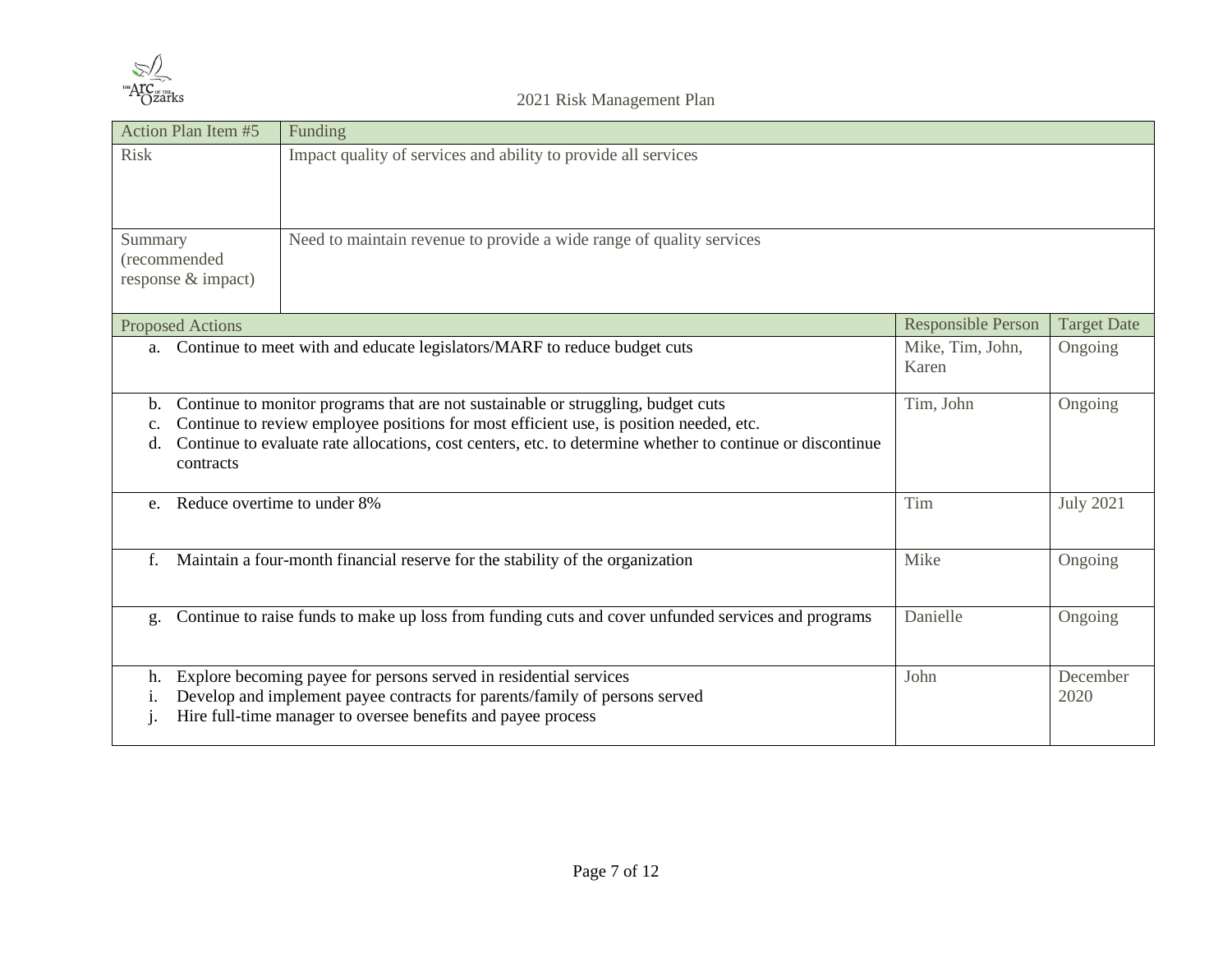

| Action Plan Item #6            | Insurance                                                                                              |                           |                    |
|--------------------------------|--------------------------------------------------------------------------------------------------------|---------------------------|--------------------|
| <b>Risk</b>                    | Cost of premiums continue to increase                                                                  |                           |                    |
|                                |                                                                                                        |                           |                    |
|                                |                                                                                                        |                           |                    |
| Summary                        | Health insurance costs are rising                                                                      |                           |                    |
| (recommended                   | We have a somewhat unhealthy workforce                                                                 |                           |                    |
| response & impact)             | Cost of insurance premiums are increasing, insurers placed limits on umbrella coverage                 |                           |                    |
|                                |                                                                                                        |                           |                    |
| <b>Proposed Actions</b>        |                                                                                                        | <b>Responsible Person</b> | <b>Target Date</b> |
| Rebid policies as needed<br>a. |                                                                                                        | John                      | Ongoing            |
| Plan for budget increase<br>b. |                                                                                                        |                           |                    |
|                                | Consider need to decrease benefits, increase percentage employee pays                                  |                           |                    |
| d.                             | Rebid umbrella coverage in fall 2020                                                                   |                           |                    |
|                                |                                                                                                        |                           |                    |
| e.                             | Use health risk assessment data to improve the Wellness Program to include physical fitness, emotional | Marybeth                  | Ongoing            |
|                                | and mental health, financial health, nutrition, etc.                                                   |                           |                    |
|                                |                                                                                                        |                           |                    |
|                                |                                                                                                        |                           |                    |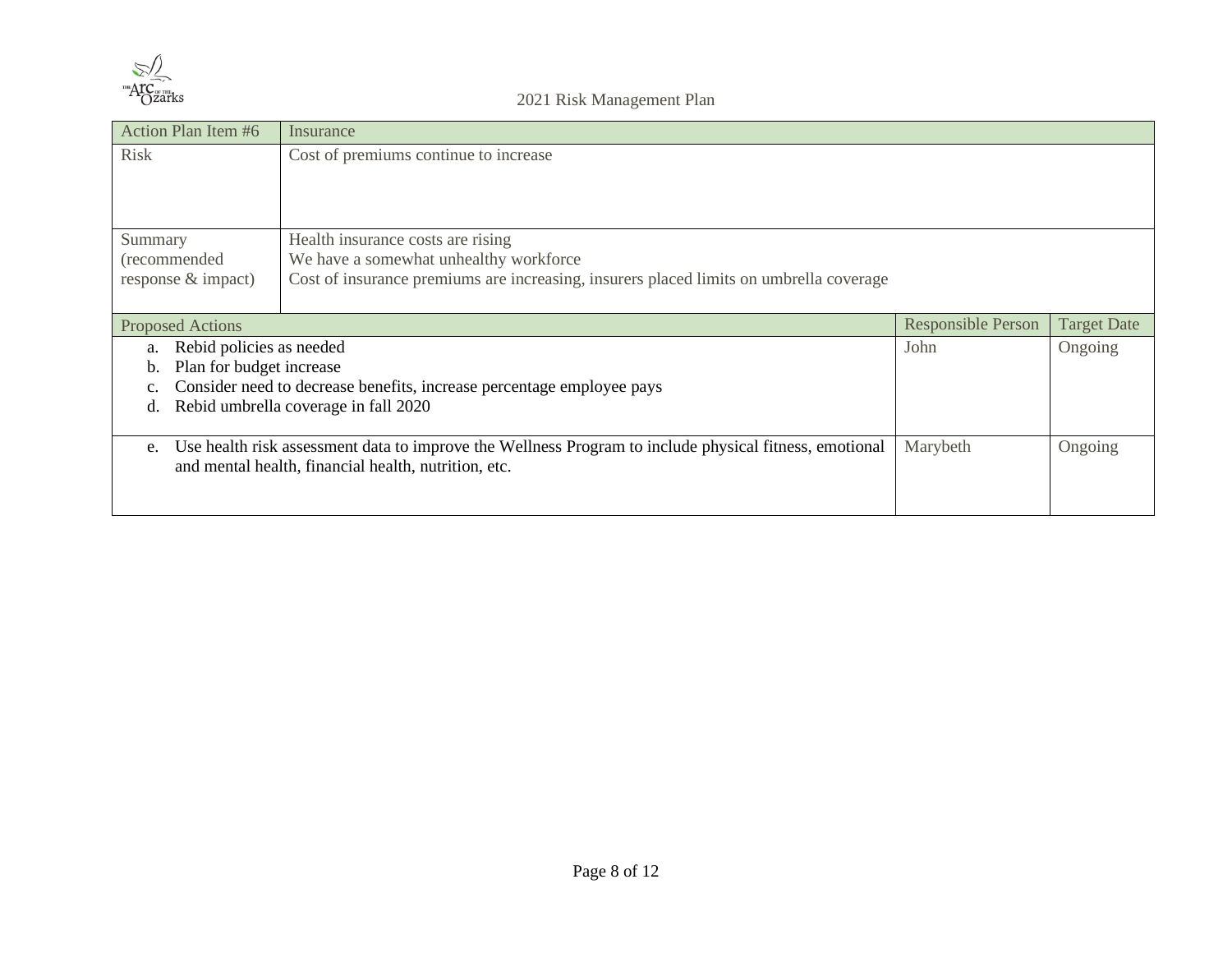

| Action Plan Item #7                           | <b>Facility Security</b>                                                                                                                                                                                  |                           |                    |  |  |
|-----------------------------------------------|-----------------------------------------------------------------------------------------------------------------------------------------------------------------------------------------------------------|---------------------------|--------------------|--|--|
| <b>Risk</b>                                   | Risk of injury and property damage due to poor facility security                                                                                                                                          |                           |                    |  |  |
|                                               |                                                                                                                                                                                                           |                           |                    |  |  |
| Summary<br>(recommended<br>response & impact) | Investigate options for remodeling Arc facilities, especially entryways                                                                                                                                   |                           |                    |  |  |
| <b>Proposed Actions</b>                       |                                                                                                                                                                                                           | <b>Responsible Person</b> | <b>Target Date</b> |  |  |
| a.                                            | Have OEM, fire, police tour offices to review emergency procedures, be familiar with our buildings                                                                                                        | Libby                     | Ongoing            |  |  |
| $b_{1}$                                       | Train new office staff on emergency and security procedures                                                                                                                                               |                           |                    |  |  |
| $\mathbf{c}$ .                                | Redesign Pythian entrance for improved security and accessibility                                                                                                                                         | Ron                       | June 2021          |  |  |
| d.                                            | Investigate how to better use panic buttons, i.e., to both contact police and automatically lock doors<br>from the outside, evaluate location of panic buttons, train staff on use of panic buttons, etc. |                           |                    |  |  |
| e.                                            | Plan to replace keys (and ID badges) with key fob/badge for Pythian, Monett and KC offices; we do<br>not replace locks when employees terminate employment                                                | Mike R                    | June 2021          |  |  |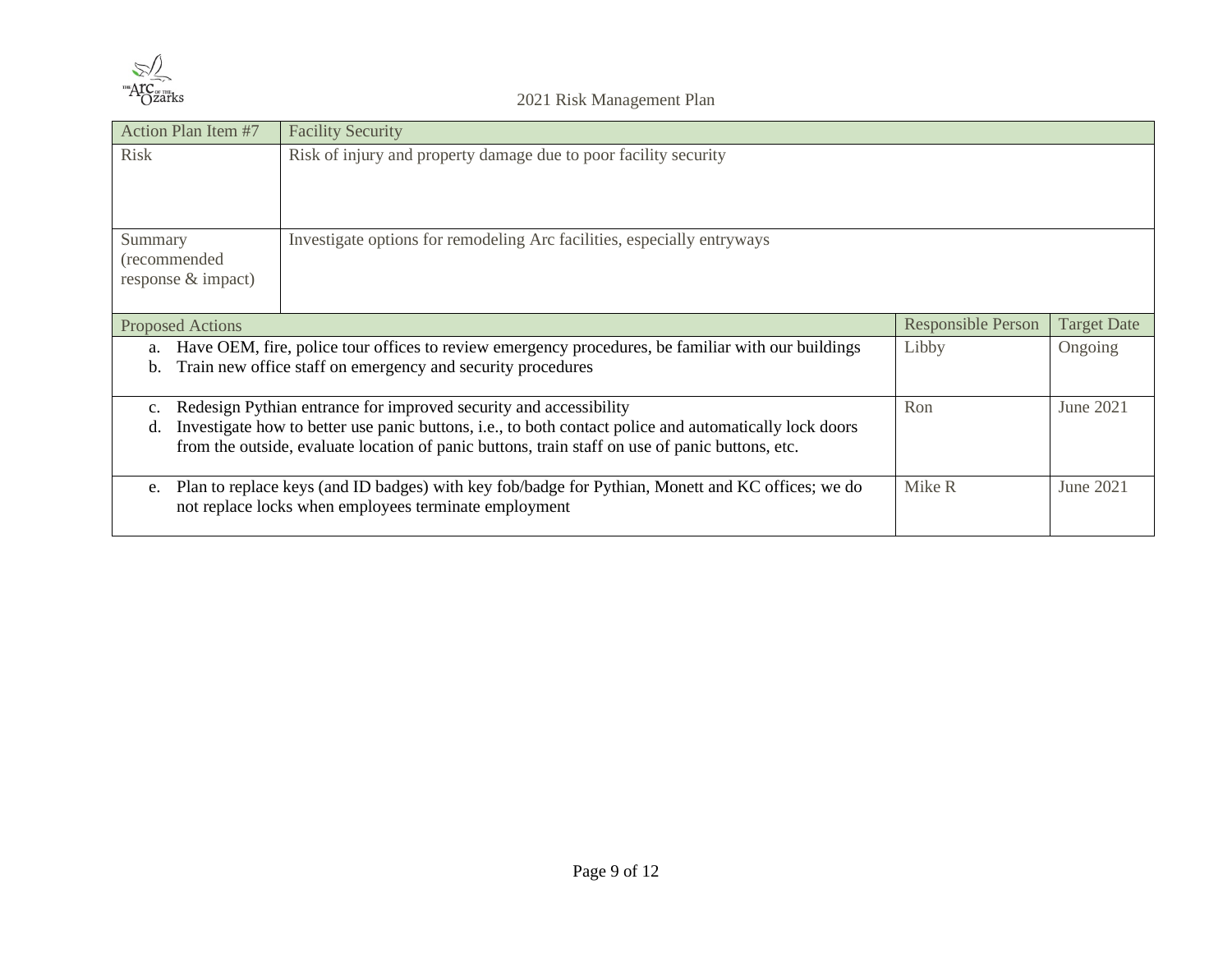

| <b>Action Plan Item #8</b>                                                                             | <b>Cyber Security</b>                                                                                                                                                                    |                            |                    |
|--------------------------------------------------------------------------------------------------------|------------------------------------------------------------------------------------------------------------------------------------------------------------------------------------------|----------------------------|--------------------|
| <b>Risk</b>                                                                                            | Risk of breach due to poor cyber security                                                                                                                                                |                            |                    |
| Summary<br>(recommended<br>response & impact)                                                          | Hackers constantly learn how to break into new security measures                                                                                                                         |                            |                    |
| <b>Proposed Actions</b>                                                                                |                                                                                                                                                                                          | Responsible Person         | <b>Target Date</b> |
| Continue to review options to better protect our firewall's vulnerabilities<br>Mike R<br>Ongoing<br>a. |                                                                                                                                                                                          |                            |                    |
| b.                                                                                                     | Continue to provide periodic training and reminders from IT Dept to all staff reminding them of their<br>responsibility and educating them how to protect our information                | Mike R, Marybeth,<br>Frank | Ongoing            |
| $\mathbf{c}$ .                                                                                         | IT Department will conduct periodic social engineering training and tests with employees by sending<br>fake emails, phone calls, etc. to our employees to check their knowledge/response | Mike R                     | Ongoing            |
| d.                                                                                                     | Schedule outside agency to conduct annual security audit for us. Schedule Dazzee Integrations to<br>review our policies to assure all recent changes and additions are up to date.       |                            |                    |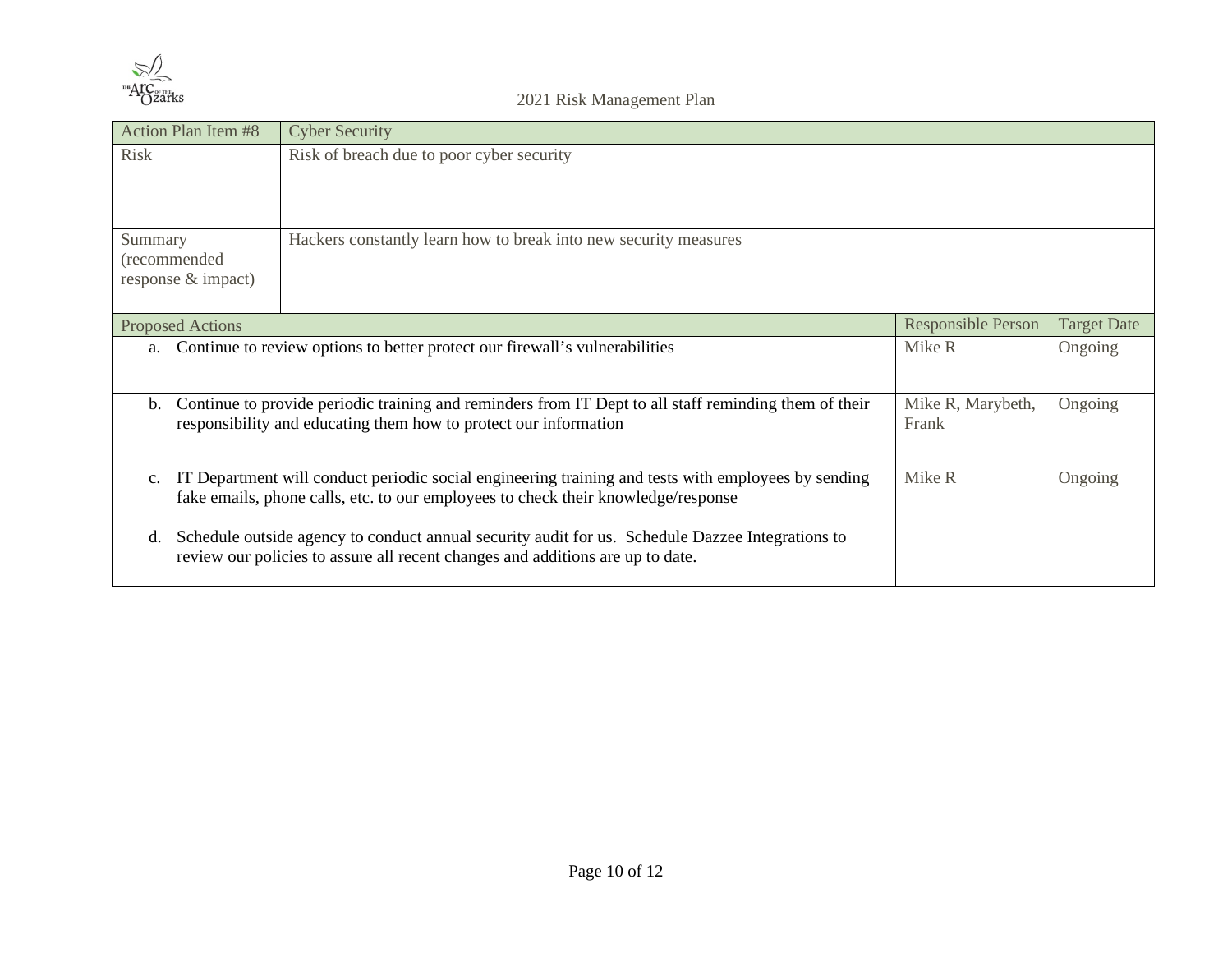

| Action Plan Item #9                                                                                                                                                                                                                                                                                | <b>Organizational Resiliency</b>                                                                                                                                                                                                                                                      |                           |                    |
|----------------------------------------------------------------------------------------------------------------------------------------------------------------------------------------------------------------------------------------------------------------------------------------------------|---------------------------------------------------------------------------------------------------------------------------------------------------------------------------------------------------------------------------------------------------------------------------------------|---------------------------|--------------------|
| <b>Risk</b>                                                                                                                                                                                                                                                                                        | Risk of temporary unstable business continuity due to incomplete planning (natural disaster)<br>Investigate alternate power sources, especially offices and Norton                                                                                                                    |                           |                    |
| Develop more comprehensive plans for all office buildings, group homes and ISLs for variety of emergencies<br>Summary<br>The Arc has several generators stored at Elfindale; we need a specific plan to distribute and supervise them quickly when<br>(recommended<br>response & impact)<br>needed |                                                                                                                                                                                                                                                                                       |                           |                    |
| <b>Proposed Actions</b>                                                                                                                                                                                                                                                                            |                                                                                                                                                                                                                                                                                       | <b>Responsible Person</b> | <b>Target Date</b> |
| Include more detail in disaster plans, improve communication of plans, continue training on plans.<br>Libby<br>Ongoing<br>a.                                                                                                                                                                       |                                                                                                                                                                                                                                                                                       |                           |                    |
| b.<br>$\mathbf{c}$ .<br>d.<br>e.                                                                                                                                                                                                                                                                   | Alternate power source for outlying offices and Norton (we have 9 generators)<br>Investigate Barber home getting their own generator with funding from DD Board<br>Investigate Beth Court getting their own generator<br>Develop plan for specific maintenance men to cover each area | Ron                       | December<br>2020   |